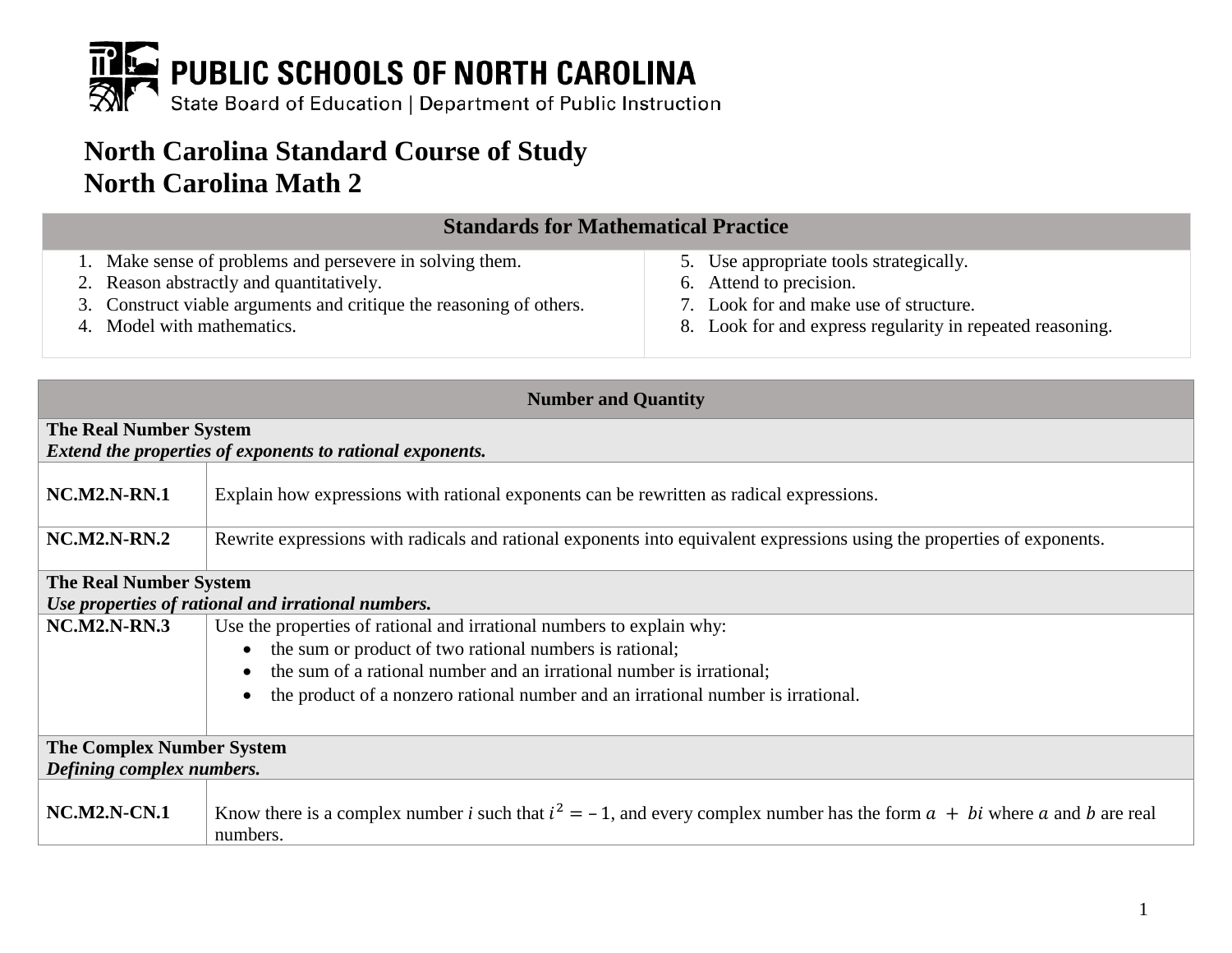| <b>Algebra</b>                                                                                             |                                                                                                                                                                                                                                       |
|------------------------------------------------------------------------------------------------------------|---------------------------------------------------------------------------------------------------------------------------------------------------------------------------------------------------------------------------------------|
| <b>Seeing Structure in Expressions</b><br>Interpret the structure of expressions.                          |                                                                                                                                                                                                                                       |
| NC.M2.A-SSE.1                                                                                              | Interpret expressions that represent a quantity in terms of its context.                                                                                                                                                              |
| NC.M2.A-SSE.1a                                                                                             | a. Identify and interpret parts of a quadratic, square root, inverse variation, or right triangle trigonometric expression,<br>including terms, factors, coefficients, radicands, and exponents.                                      |
| NC.M2.A-SSE.1b                                                                                             | b. Interpret quadratic and square root expressions made of multiple parts as a combination of single entities to give meaning<br>in terms of a context.                                                                               |
| <b>NC.M2.A-SSE.3</b>                                                                                       | Write an equivalent form of a quadratic expression by completing the square, where $a$ is an integer of a quadratic expression,<br>$ax^{2} + bx + c$ , to reveal the maximum or minimum value of the function the expression defines. |
| <b>Arithmetic with Polynomial and Rational Expressions</b><br>Perform arithmetic operations on polynomials |                                                                                                                                                                                                                                       |
| $NC.M2.A-APR.1$                                                                                            | Extend the understanding that operations with polynomials are comparable to operations with integers by adding, subtracting, and<br>multiplying polynomials.                                                                          |
| <b>Creating Equations</b>                                                                                  | Create equations that describe numbers or relationships.                                                                                                                                                                              |
| NC.M2.A-CED.1                                                                                              | Create equations and inequalities in one variable that represent quadratic, square root, inverse variation, and right triangle<br>trigonometric relationships and use them to solve problems.                                         |
| $NC.M2.A-CED.2$                                                                                            | Create and graph equations in two variables to represent quadratic, square root and inverse variation relationships between<br>quantities.                                                                                            |
| NC.M2.A-CED.3                                                                                              | Create systems of linear, quadratic, square root, and inverse variation equations to model situations in context.                                                                                                                     |
|                                                                                                            |                                                                                                                                                                                                                                       |
|                                                                                                            |                                                                                                                                                                                                                                       |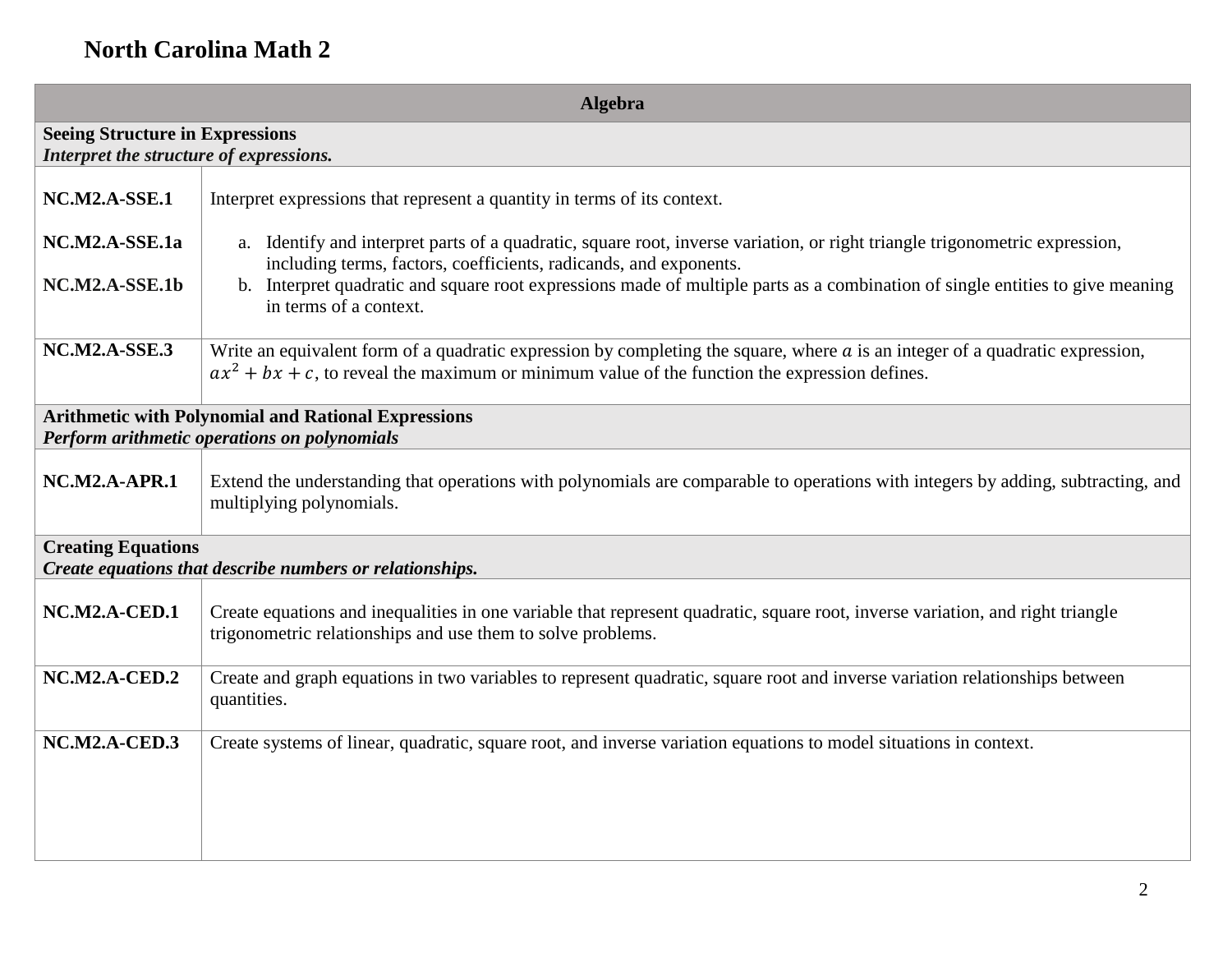|                                                                                                                 | <b>Reasoning with Equations and Inequalities</b>                                                                                                                                                                                                                                                                                           |
|-----------------------------------------------------------------------------------------------------------------|--------------------------------------------------------------------------------------------------------------------------------------------------------------------------------------------------------------------------------------------------------------------------------------------------------------------------------------------|
|                                                                                                                 | Understand solving equations as a process of reasoning and explain the reasoning.                                                                                                                                                                                                                                                          |
| <b>NC.M2.A-REI.1</b>                                                                                            | Justify a chosen solution method and each step of the solving process for quadratic, square root and inverse variation equations<br>using mathematical reasoning.                                                                                                                                                                          |
| <b>NC.M2.A-REI.2</b>                                                                                            | Solve and interpret one variable inverse variation and square root equations arising from a context, and explain how extraneous<br>solutions may be produced.                                                                                                                                                                              |
| <b>Reasoning with Equations and Inequalities</b><br>Solve equations and inequalities in one variable.           |                                                                                                                                                                                                                                                                                                                                            |
| <b>NC.M2.A-REI.4</b>                                                                                            | Solve for all solutions of quadratic equations in one variable.                                                                                                                                                                                                                                                                            |
| NC.M2.A-REI.4a                                                                                                  | a. Understand that the quadratic formula is the generalization of solving $ax^2 + bx + c$ by using the process of completing<br>the square.                                                                                                                                                                                                |
| NC.M2.A-REI.4b                                                                                                  | b. Explain when quadratic equations will have non-real solutions and express complex solutions as $a \pm bi$ for real numbers<br>$a$ and $b$ .                                                                                                                                                                                             |
| Solve systems of equations.                                                                                     | <b>Reasoning with Equations and Inequalities</b>                                                                                                                                                                                                                                                                                           |
| <b>NC.M2.A-REI.7</b>                                                                                            | Use tables, graphs, and algebraic methods to approximate or find exact solutions of systems of linear and quadratic equations, and<br>interpret the solutions in terms of a context.                                                                                                                                                       |
| <b>Reasoning with Equations and Inequalities</b><br>Represent and solve equations and inequalities graphically. |                                                                                                                                                                                                                                                                                                                                            |
| <b>NC.M2.A-REI.11</b>                                                                                           | Extend the understanding that the $x$ -coordinates of the points where the graphs of two square root and/or inverse variation<br>equations $y = f(x)$ and $y = g(x)$ intersect are the solutions of the equation $f(x) = g(x)$ and approximate solutions using<br>graphing technology or successive approximations with a table of values. |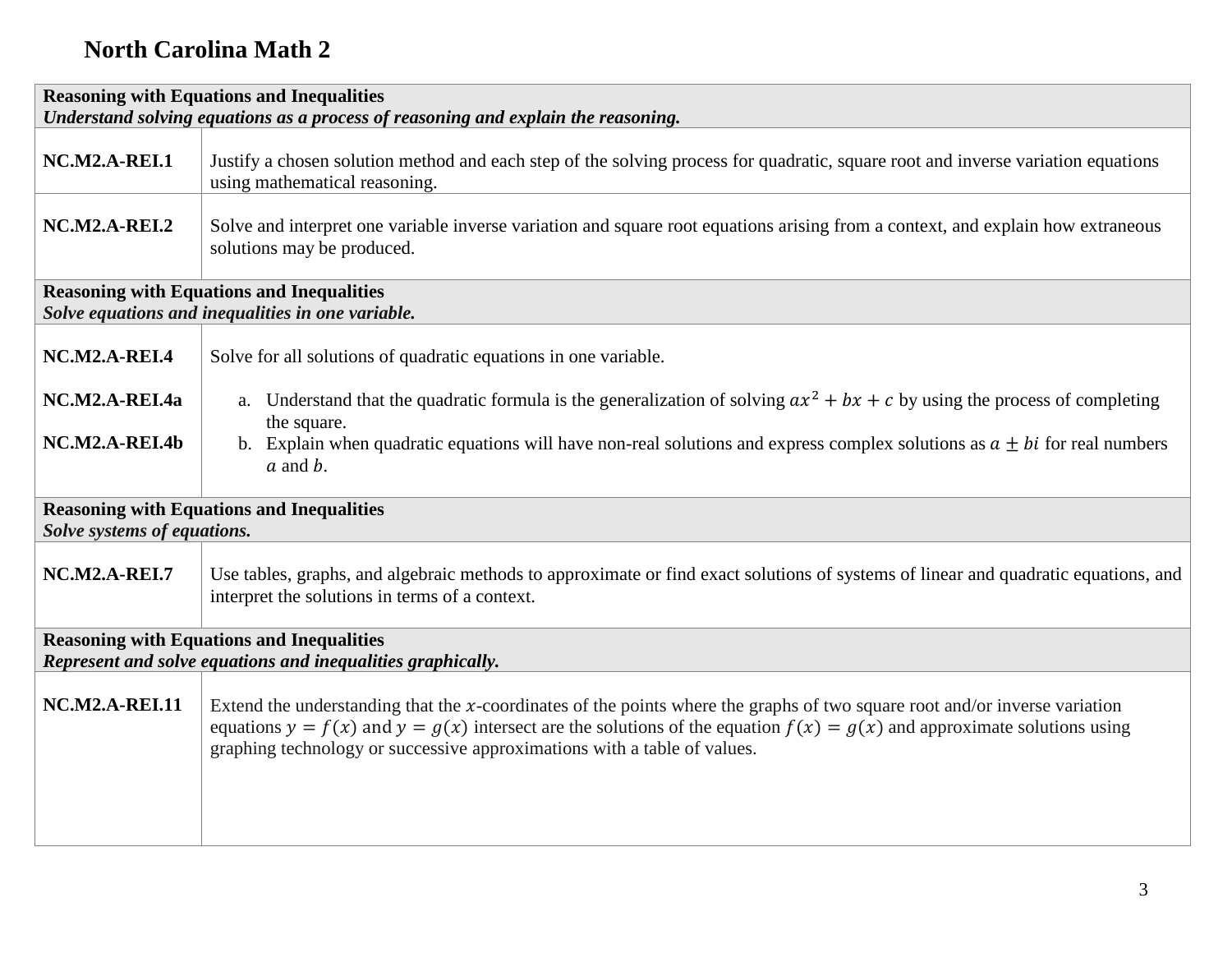| <b>Functions</b>                                                                                         |                                                                                                                                                                                                                                                                                                                                                                                                               |
|----------------------------------------------------------------------------------------------------------|---------------------------------------------------------------------------------------------------------------------------------------------------------------------------------------------------------------------------------------------------------------------------------------------------------------------------------------------------------------------------------------------------------------|
| <b>Interpreting Functions</b><br>Understand the concept of a function and use function notation.         |                                                                                                                                                                                                                                                                                                                                                                                                               |
| <b>NC.M2.F-IF.1</b>                                                                                      | Extend the concept of a function to include geometric transformations in the plane by recognizing that:<br>the domain and range of a transformation function $f$ are sets of points in the plane;<br>$\bullet$<br>the image of a transformation is a function of its pre-image.<br>$\bullet$                                                                                                                  |
| <b>NC.M2.F-IF.2</b>                                                                                      | Extend the use of function notation to express the image of a geometric figure in the plane resulting from a translation, rotation<br>by multiples of 90 degrees about the origin, reflection across an axis, or dilation as a function of its pre-image.                                                                                                                                                     |
| <b>Interpreting Functions</b><br>Interpret functions that arise in applications in terms of the context. |                                                                                                                                                                                                                                                                                                                                                                                                               |
| <b>NC.M2.F-IF.4</b>                                                                                      | Interpret key features of graphs, tables, and verbal descriptions in context to describe functions that arise in applications relating<br>two quantities, including: domain and range, rate of change, symmetries, and end behavior.                                                                                                                                                                          |
| <b>Interpreting Functions</b><br>Analyze functions using different representations.                      |                                                                                                                                                                                                                                                                                                                                                                                                               |
| $NC.M2.F-IF.7$                                                                                           | Analyze quadratic, square root, and inverse variation functions by generating different representations, by hand in simple cases<br>and using technology for more complicated cases, to show key features, including: domain and range; intercepts; intervals where<br>the function is increasing, decreasing, positive, or negative; rate of change; maximums and minimums; symmetries; and end<br>behavior. |
| <b>NC.M2.F-IF.8</b>                                                                                      | Use equivalent expressions to reveal and explain different properties of a function by developing and using the process of<br>completing the square to identify the zeros, extreme values, and symmetry in graphs and tables representing quadratic functions,<br>and interpret these in terms of a context.                                                                                                  |
| <b>NC.M2.F-IF.9</b>                                                                                      | Compare key features of two functions (linear, quadratic, square root, or inverse variation functions) each with a different<br>representation (symbolically, graphically, numerically in tables, or by verbal descriptions).                                                                                                                                                                                 |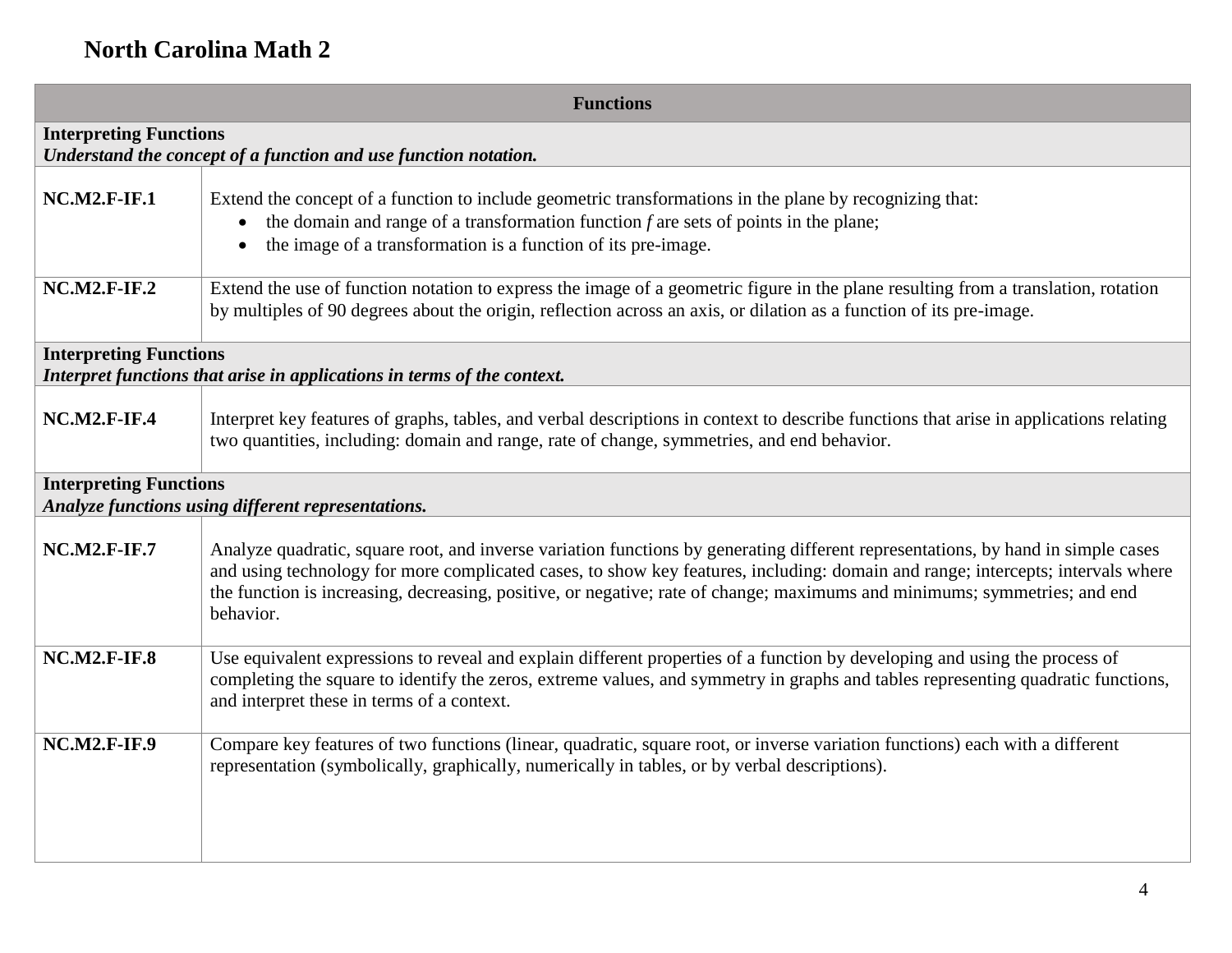| <b>Building Functions</b><br>Build a function that models a relationship between two quantities. |                                                                                                                                                                                                                                                                                                                                                                                                                                                      |
|--------------------------------------------------------------------------------------------------|------------------------------------------------------------------------------------------------------------------------------------------------------------------------------------------------------------------------------------------------------------------------------------------------------------------------------------------------------------------------------------------------------------------------------------------------------|
| <b>NC.M2.F-BF.1</b>                                                                              | Write a function that describes a relationship between two quantities by building quadratic functions with real solution(s) and<br>inverse variation functions given a graph, a description of a relationship, or ordered pairs (include reading these from a table).                                                                                                                                                                                |
| <b>Building Functions</b>                                                                        | <b>Build new functions from existing functions.</b>                                                                                                                                                                                                                                                                                                                                                                                                  |
| <b>NC.M2.F-BF.3</b>                                                                              | Understand the effects of the graphical and tabular representations of a linear, quadratic, square root, and inverse variation<br>function f with $k \cdot f(x)$ , $f(x) + k$ , $f(x + k)$ for specific values of k (both positive and negative).                                                                                                                                                                                                    |
|                                                                                                  | <b>Geometry</b>                                                                                                                                                                                                                                                                                                                                                                                                                                      |
| Congruence                                                                                       | Experiment with transformations in the plane.                                                                                                                                                                                                                                                                                                                                                                                                        |
| <b>NC.M2.G-CO.2</b>                                                                              | Experiment with transformations in the plane.<br>Represent transformations in the plane.<br>$\bullet$<br>Compare rigid motions that preserve distance and angle measure (translations, reflections, rotations) to transformations<br>$\bullet$<br>that do not preserve both distance and angle measure (e.g. stretches, dilations).<br>Understand that rigid motions produce congruent figures while dilations produce similar figures.<br>$\bullet$ |
| <b>NC.M2.G-CO.3</b>                                                                              | Given a triangle, quadrilateral, or regular polygon, describe any reflection or rotation symmetry i.e., actions that carry the figure<br>onto itself. Identify center and angle(s) of rotation symmetry. Identify line(s) of reflection symmetry.                                                                                                                                                                                                    |
| <b>NC.M2.G-CO.4</b>                                                                              | Verify experimentally properties of rotations, reflections, and translations in terms of angles, circles, perpendicular lines, parallel<br>lines, and line segments.                                                                                                                                                                                                                                                                                 |
| <b>NC.M2.G-CO.5</b>                                                                              | Given a geometric figure and a rigid motion, find the image of the figure. Given a geometric figure and its image, specify a rigid<br>motion or sequence of rigid motions that will transform the pre-image to its image.                                                                                                                                                                                                                            |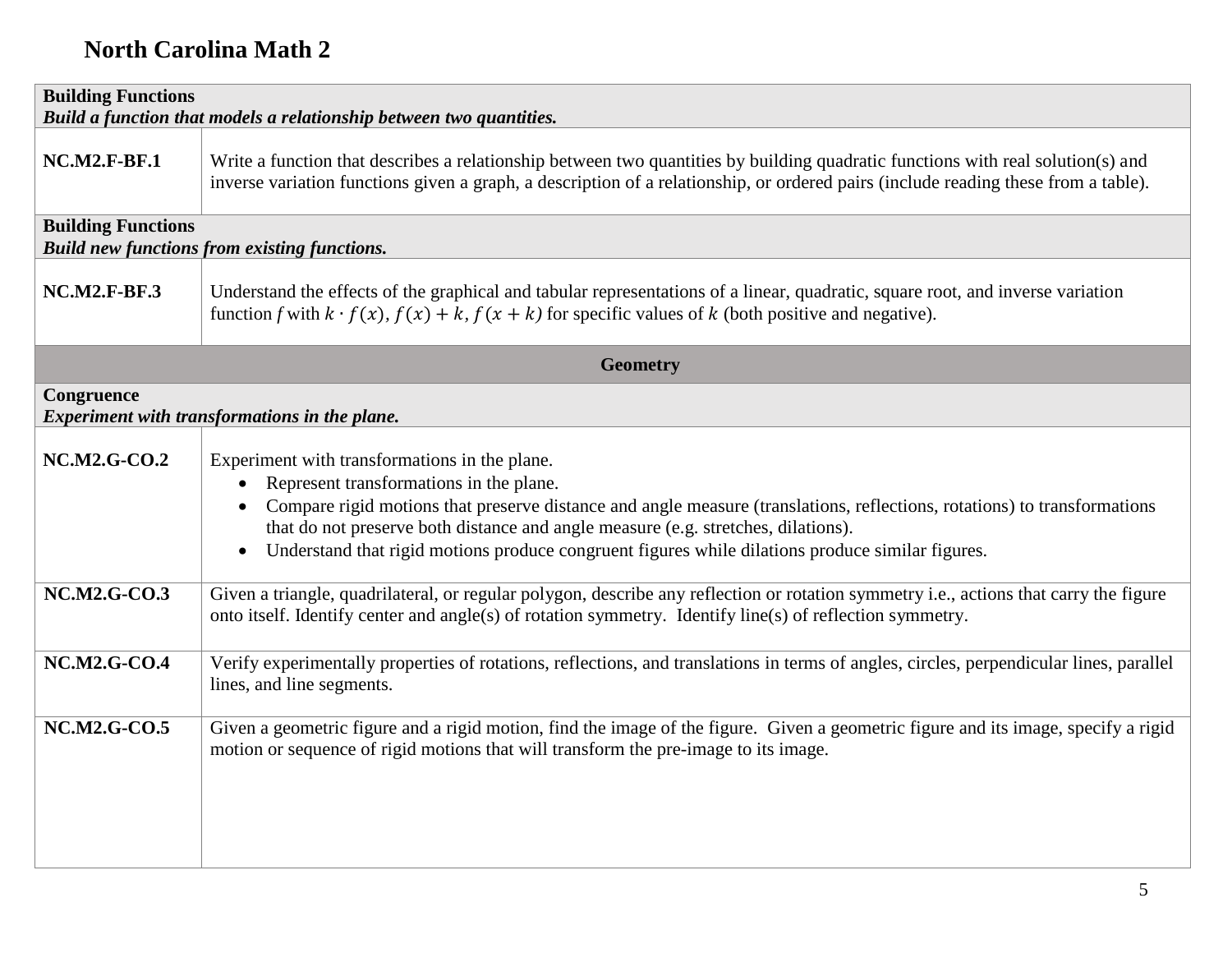| Congruence<br>Understand congruence in terms of rigid motions. |                                                                                                                                                                                                                                                                                                                                                                                                                                                                                                                                                                                                                                            |
|----------------------------------------------------------------|--------------------------------------------------------------------------------------------------------------------------------------------------------------------------------------------------------------------------------------------------------------------------------------------------------------------------------------------------------------------------------------------------------------------------------------------------------------------------------------------------------------------------------------------------------------------------------------------------------------------------------------------|
| <b>NC.M2.G-CO.6</b>                                            | Determine whether two figures are congruent by specifying a rigid motion or sequence of rigid motions that will transform one<br>figure onto the other.                                                                                                                                                                                                                                                                                                                                                                                                                                                                                    |
| <b>NC.M2.G-CO.7</b>                                            | Use the properties of rigid motions to show that two triangles are congruent if and only if corresponding pairs of sides and<br>corresponding pairs of angles are congruent.                                                                                                                                                                                                                                                                                                                                                                                                                                                               |
| <b>NC.M2.G-CO.8</b>                                            | Use congruence in terms of rigid motion.<br>Justify the ASA, SAS, and SSS criteria for triangle congruence. Use criteria for triangle congruence (ASA, SAS, SSS, HL) to<br>determine whether two triangles are congruent.                                                                                                                                                                                                                                                                                                                                                                                                                  |
| Congruence<br>Prove geometric theorems.                        |                                                                                                                                                                                                                                                                                                                                                                                                                                                                                                                                                                                                                                            |
| <b>NC.M2.G-CO.9</b>                                            | Prove theorems about lines and angles and use them to prove relationships in geometric figures including:<br>Vertical angles are congruent.<br>$\bullet$<br>When a transversal crosses parallel lines, alternate interior angles are congruent.<br>$\bullet$<br>When a transversal crosses parallel lines, corresponding angles are congruent.<br>$\bullet$<br>Points are on a perpendicular bisector of a line segment if and only if they are equidistant from the endpoints of the<br>$\bullet$<br>segment.<br>Use congruent triangles to justify why the bisector of an angle is equidistant from the sides of the angle.<br>$\bullet$ |
| <b>NC.M2.G-CO.10</b>                                           | Prove theorems about triangles and use them to prove relationships in geometric figures including:<br>The sum of the measures of the interior angles of a triangle is 180°.<br>$\bullet$<br>An exterior angle of a triangle is equal to the sum of its remote interior angles.<br>$\bullet$<br>The base angles of an isosceles triangle are congruent.<br>$\bullet$<br>The segment joining the midpoints of two sides of a triangle is parallel to the third side and half the length.<br>$\bullet$                                                                                                                                        |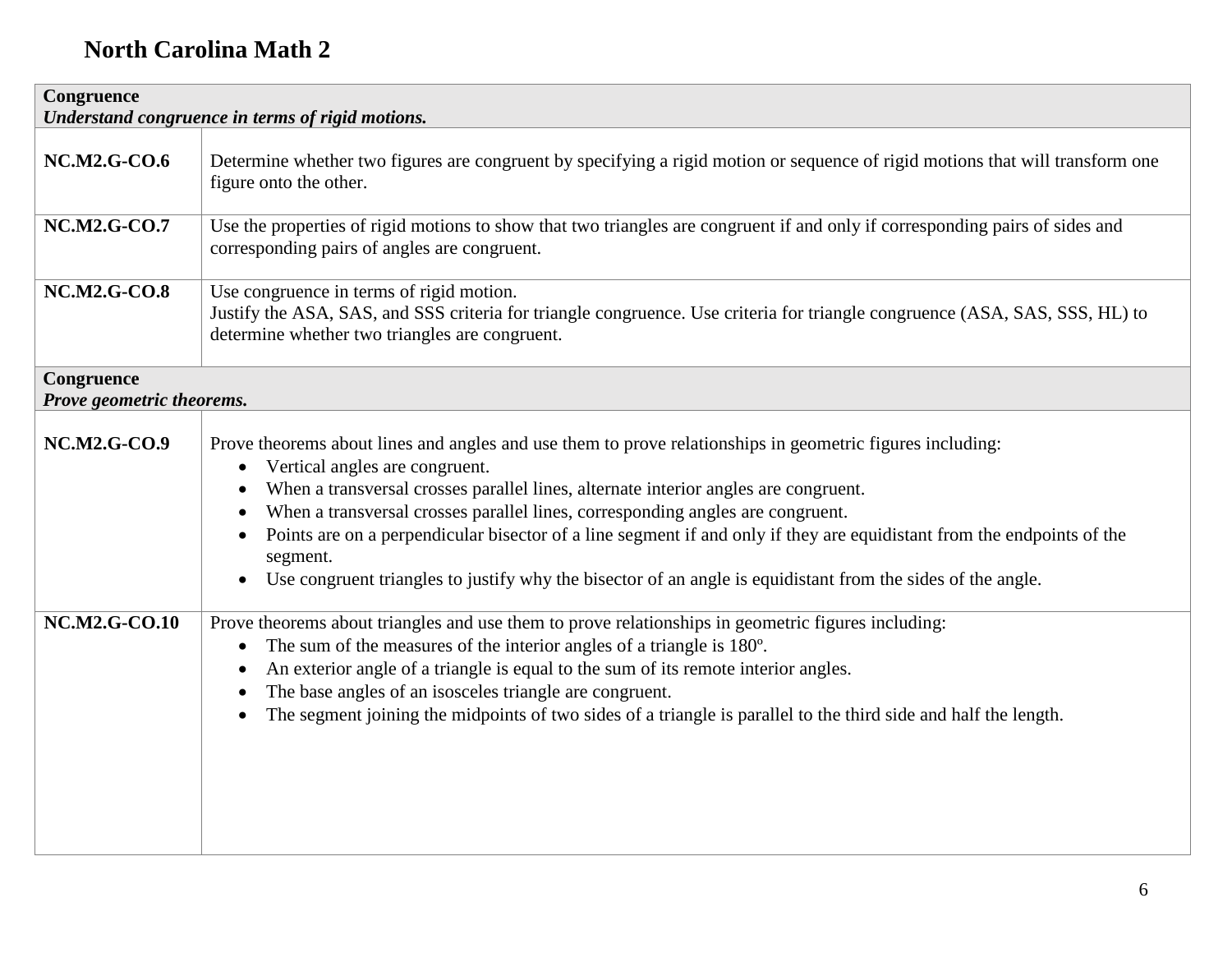| <b>Similarity, Right Triangles, and Trigonometry</b>          |                                                                                                                                                                                                                                                                                                                                                                 |
|---------------------------------------------------------------|-----------------------------------------------------------------------------------------------------------------------------------------------------------------------------------------------------------------------------------------------------------------------------------------------------------------------------------------------------------------|
| Understand similarity in terms of similarity transformations. |                                                                                                                                                                                                                                                                                                                                                                 |
| <b>NC.M2.G-SRT.1</b>                                          | Verify experimentally the properties of dilations with given center and scale factor:                                                                                                                                                                                                                                                                           |
| NC.M2.G-SRT.1a<br>NC.M2.G-SRT.1b                              | a. When a line segment passes through the center of dilation, the line segment and its image lie on the same line. When a<br>line segment does not pass through the center of dilation, the line segment and its image are parallel.<br>b. The length of the image of a line segment is equal to the length of the line segment multiplied by the scale factor. |
| NC.M2.G-SRT.1c                                                | c. The distance between the center of a dilation and any point on the image is equal to the scale factor multiplied by the<br>distance between the dilation center and the corresponding point on the pre-image.                                                                                                                                                |
| NC.M2.G-SRT.1d                                                | d. Dilations preserve angle measure.                                                                                                                                                                                                                                                                                                                            |
| <b>NC.M2.G-SRT.2</b>                                          | Understand similarity in terms of transformations.                                                                                                                                                                                                                                                                                                              |
| NC.M2.G-SRT.2a                                                | a. Determine whether two figures are similar by specifying a sequence of transformations that will transform one figure into<br>the other.                                                                                                                                                                                                                      |
| NC.M2.G-SRT.2b                                                | b. Use the properties of dilations to show that two triangles are similar when all corresponding pairs of sides are proportional<br>and all corresponding pairs of angles are congruent.                                                                                                                                                                        |
| <b>NC.M2.G-SRT.3</b>                                          | Use transformations (rigid motions and dilations) to justify the AA criterion for triangle similarity.                                                                                                                                                                                                                                                          |
| Prove theorems involving similarity.                          | <b>Similarity, Right Triangles, and Trigonometry</b>                                                                                                                                                                                                                                                                                                            |
| <b>NC.M2.G-SRT.4</b>                                          | Use similarity to solve problems and to prove theorems about triangles. Use theorems about triangles to prove relationships in                                                                                                                                                                                                                                  |
|                                                               | geometric figures.                                                                                                                                                                                                                                                                                                                                              |
|                                                               | A line parallel to one side of a triangle divides the other two sides proportionally and its converse.<br>$\bullet$                                                                                                                                                                                                                                             |
|                                                               | The Pythagorean Theorem<br>$\bullet$                                                                                                                                                                                                                                                                                                                            |
|                                                               | <b>Similarity, Right Triangles, and Trigonometry</b>                                                                                                                                                                                                                                                                                                            |
|                                                               | Define trigonometric ratios and solve problems involving right triangles.                                                                                                                                                                                                                                                                                       |
| <b>NC.M2.G-SRT.6</b>                                          | Verify experimentally that the side ratios in similar right triangles are properties of the angle measures in the triangle, due to the                                                                                                                                                                                                                          |
|                                                               | preservation of angle measure in similarity. Use this discovery to develop definitions of the trigonometric ratios for acute angles.                                                                                                                                                                                                                            |
| <b>NC.M2.G-SRT.8</b>                                          | Use trigonometric ratios and the Pythagorean Theorem to solve problems involving right triangles in terms of a context                                                                                                                                                                                                                                          |
| <b>NC.M2.G-SRT.12</b>                                         | Develop properties of special right triangles (45-45-90 and 30-60-90) and use them to solve problems.                                                                                                                                                                                                                                                           |